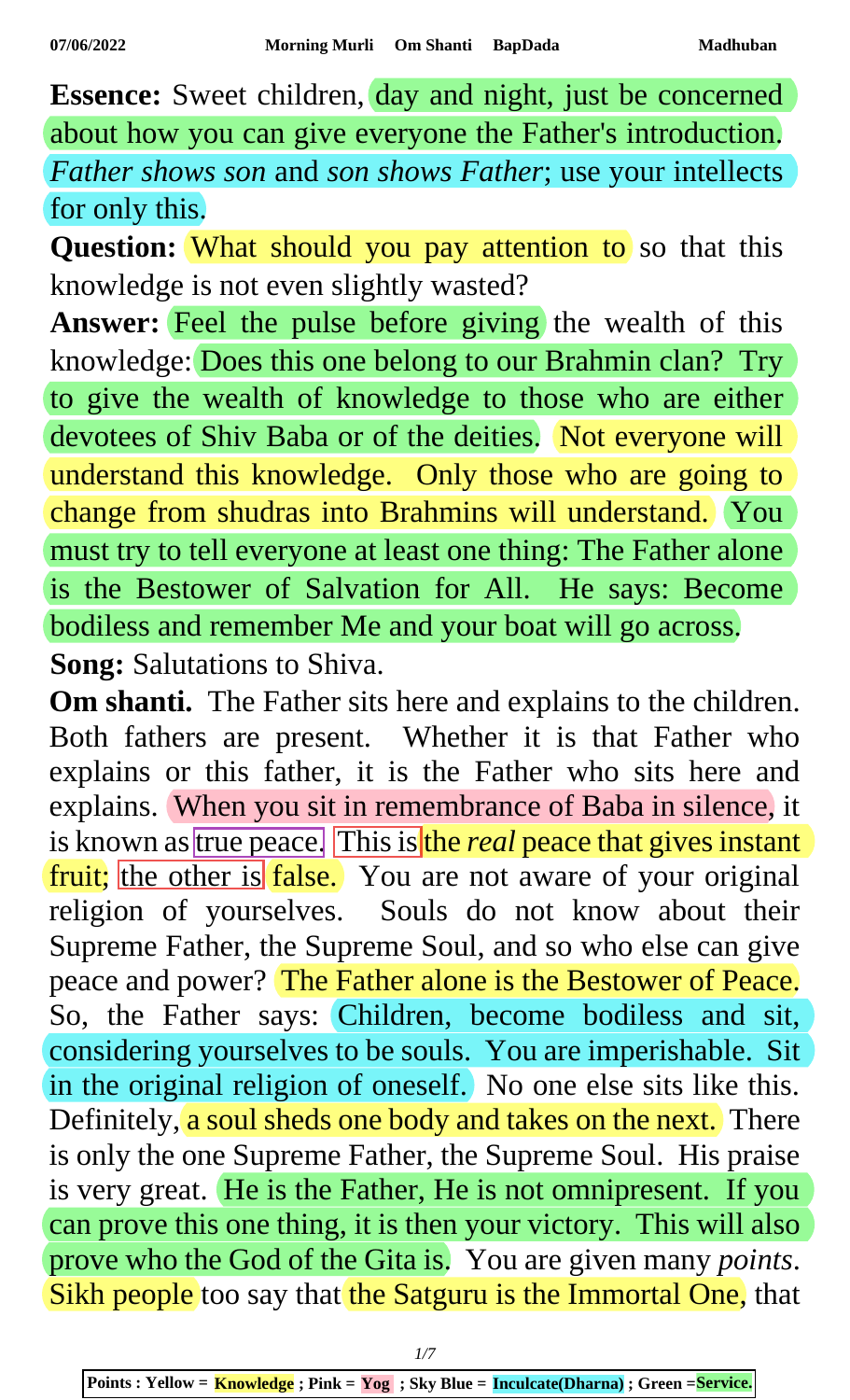He is the Image of Immortality. It is also said: He is the *Liberator* and also the Bestower of Salvation for All. He comes and *liberates* us from sorrow. The Father alone is the Purifier too. You should always churn such *points*. It is because the Father has been forgotten that everyone has become degraded. God is only one, so no one else can be called God. The residents of the subtle region cannot be called God either. There is only the one God, the Highest on High. Here, it is the world of humans who take rebirth. The Supreme Father, the Supreme Soul, does not enter rebirth. Then, how can you say that God is in the cats and dogs etc? It should remain in your intellects throughout the day how you can give everyone the Father's introduction. Day and night, you should be concerned about how you can show everyone the path. Only the One makes all impure ones pure. The God of the Gita will then also be proved. Only you children will be victorious, but that will only be when you make effort. There are the elephant riders, the cavalry and the infantry. You children now understand that only Bharat received the inheritance from the Father and it was then snatched away. The Father is now giving it back to you once again. The Father only comes into Bharat. All religions that now exist will be destroyed and it will then be the golden age. After the cries of sorrow, there will be victory. People call out to Ram (God) at times of sorrow. They say: Give a donation in the name of Rama (God). There are shlokas (verses) about this. It is very well known that **Sikh** people also speak about the immortal throne. What is the throne of you children? You souls are now images of immortality. Death can never come to you. These bodies will finish. They think the immortal throne is in Amritsar. However, it is the brahm element that is the immortal throne. We souls are residents of that place. It is also sung: Baba, leave Your throne and come down here. That is the throne of peace for everyone, whereas the throne of the kingdom is not for everyone. Baba's throne is our throne. We come from there to play our *parts;* otherwise,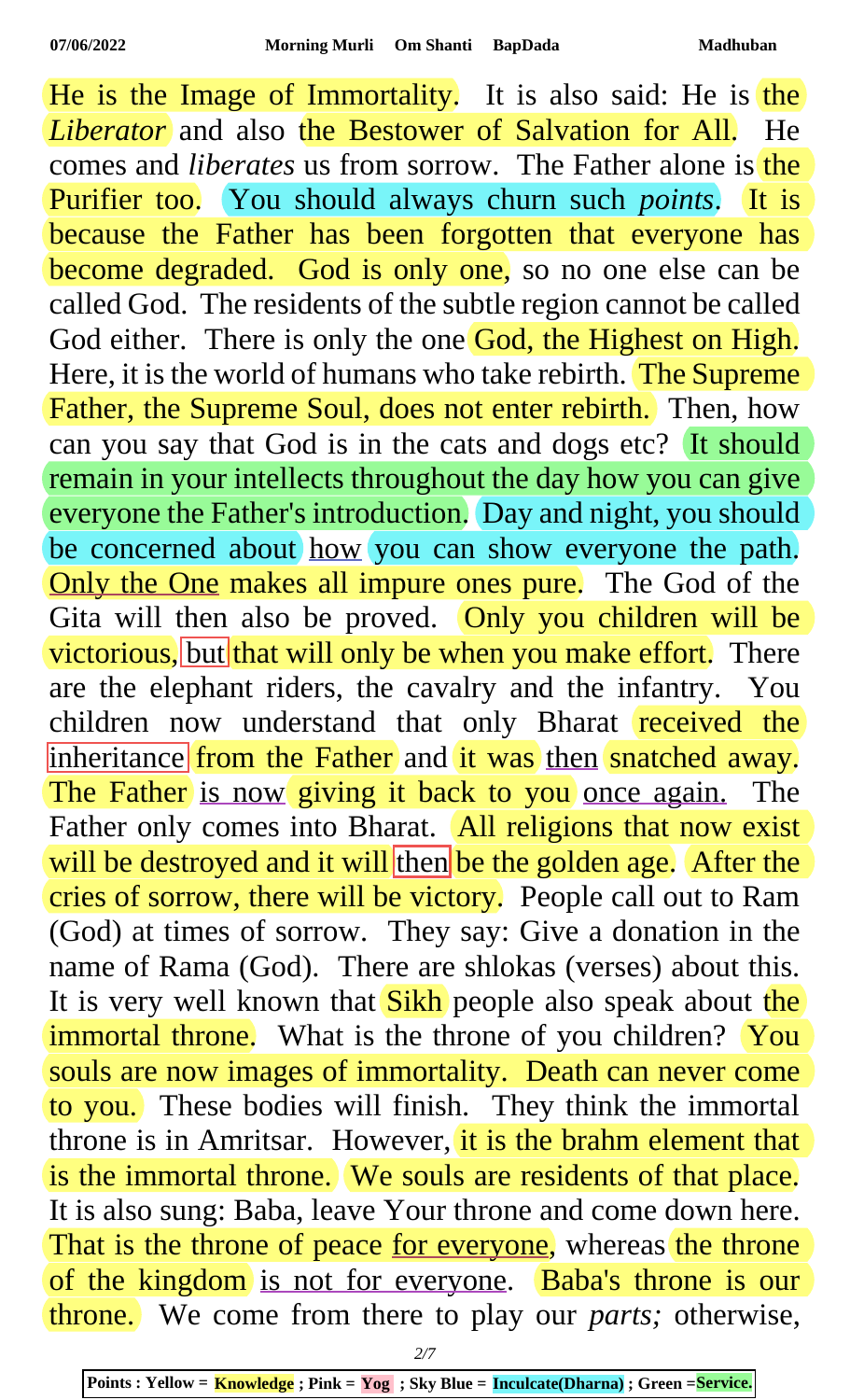there would be no question of leaving the sky. You children should use your intellects for only this: To whom and how can we give the Father's introduction? *Father shows son* and *son shows Father*. Who is our Baba? What is His wealth and what is His property of which we will become masters – all of this is in your intellects. The Father's introduction is the main thing. All the confusion is about this; the entire play is due to this one mistake. It is Ravan that makes you make this mistake. In the golden age you remain soul conscious. We are souls. However, we cannot say there that we know the Supreme Father, the Supreme Soul. No, there is only happiness there. Everyone remembers God at times of sorrow. The path of devotion has been completed and the path of knowledge has begun. You will have received the inheritance, and so why should you remember God there? You receive the inheritance cycle after cycle. This *drama* is created in such a way. No one knows the Father. The Father has now introduced Himself to you children. These are the things that should be churned by your intellects day and night. This is food for intellects: How can the Father's introduction be given to everyone? Only one *re-incarnation* is remembered of the Father. You understand that He will definitely come at the confluence of the end of iron age and the beginning of the golden age in order to purify the impure. The main scripture is the Gita. Only through the Gita can you become like diamonds. All other scriptures are children of the Gita. You cannot receive the inheritance from them. The Gita is the highest jewel of all. Shrimat is well known. Shri means the highest on high. There is the rosary of Rudra shri shri 108. This is the rosary of Shiv Baba. You understand that that One is the Father of all souls. Everyone calls out to Him: Baba, Baba. They are the creation that has been created by Baba. No one can understand this. Baba says: I do not give you a lot of trouble. You have fallen simply by forgetting the Father. You have to recognise Him. You have now come from immense darkness into immense light. You must dance the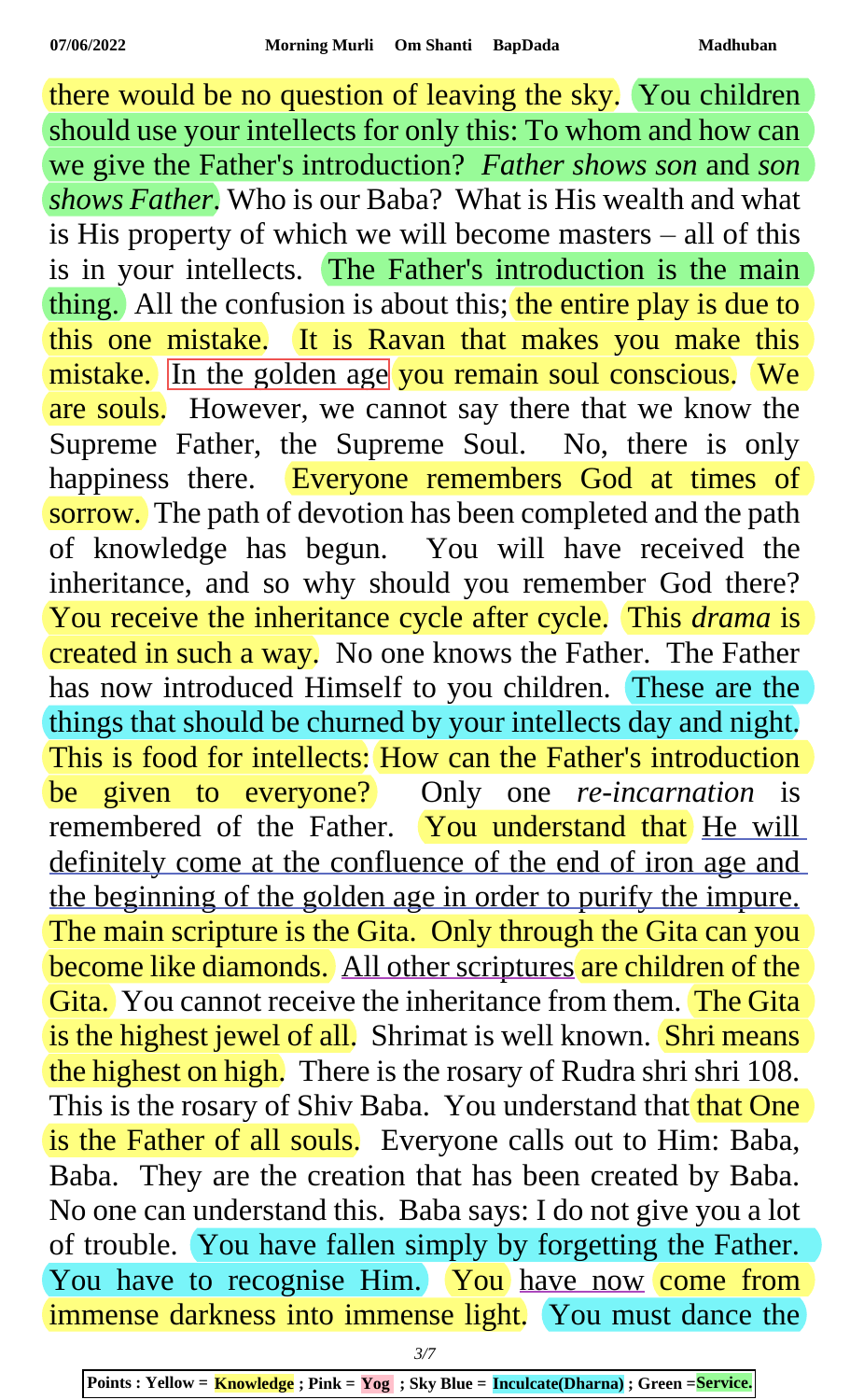*dance* of knowledge. Meera danced a *dance* of devotion. There is no significance in that. People say that Vyas is God, but Vyas refers to the Father who speaks the Gita. You can prove this to anyone: There is only one Baba and we only claim our inheritance from Him. Who can give the inheritance of heaven to Bharat? No one except the Father can establish heaven. To *liberate* everyone is the task of the one Father. The *Pope* says: There should be *oneness,* but how is that possible? We all now belong to One, so how are we brothers and sisters? This also has to be understood. To have *oneness* means that there is the *Fatherhood*. Therefore, here, all are *brothers*. The entire world says: O *God, the Father*, have mercy on us! So, surely, there is someone who is merciless. They do not understand who is merciless. Only the one Father has mercy. Ravan, whom people have been burning, is merciless, but he does not get burnt. If an enemy dies, there would be no need to burn him again and again. None of them understands what they continue to do. Previously, you too were in immense darkness. You are no longer in darkness. So, how can it be explained to people that only the one Father can make Bharat into the land of happiness? Baba's introduction has to be given. This too has to be explained, even though not everyone will understand it. Those who are to change from shudras into Brahmins will understand. Baba says: Try to give this knowledge to those who are My devotees. Don't waste the wealth of this knowledge. The devotees of the deities must belong to the deity clan. The one Father is the Highest on High. Everyone remembers Him. This is Shiv Baba. The inheritance has to be claimed from the Father. Those who performed good actions and went away are worshipped. In the iron age, no one is able to perform good actions, because here, there are only devilish instructions. Where is happiness here? The Father explains so clearly, but it will only sit in the intellects of others when you give them the introduction of the Father. He is the Father, the *Teacher* as well as the Satguru. He does not have a father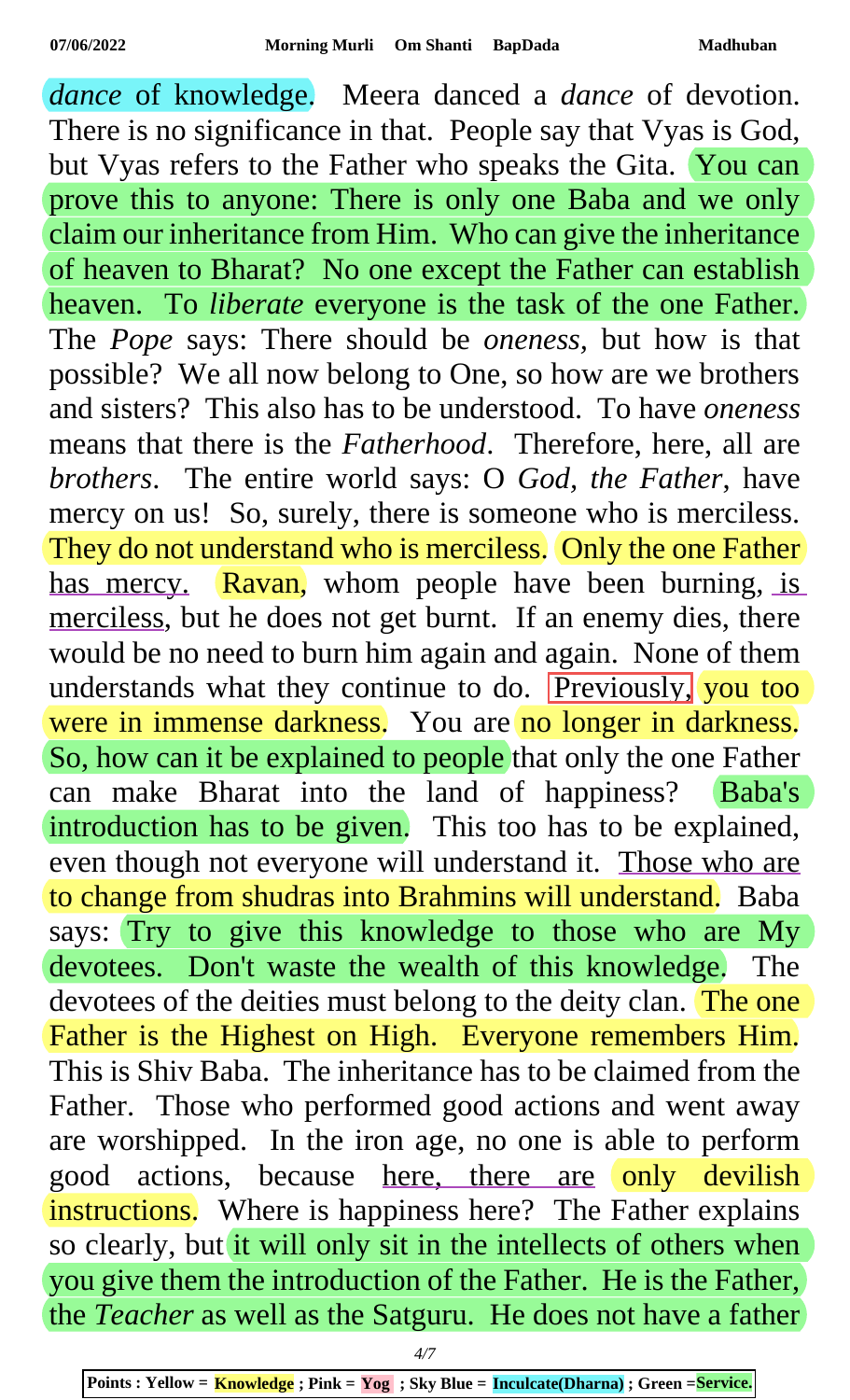or a *teacher*. First of all. He is the Mother and the Father, then He is the *Teacher* and then, in order to grant salvation, He **becomes the Guru.** This is a *wonder*! The unlimited Father is only One; He is the Father, the *Teacher* and the Satguru. You understand that Father to be the Highest on High. He is the One who gives the inheritance of heaven to Bharat. After hell, there has to be heaven. The flames of destruction are already prepared for the destruction of hell. At the time of Holi, they wear a mask and mock one another by asking: Swamiji, what is going to emerge from this one's stomach? Definitely, it is seen that so many of these *inventions* of *science* have emerged from the intellects of the residents of Europe, the Yadavas. You must try and explain just the one thing: the One who bestows salvation is the one Father. The Father only comes into Bharat. This is the greatest pilgrimage place. They say that Bharat was an ancient land but they do not understand. You now understand that that which was ancient will become so again. You studied Raja Yoga and you are now studying it once again. It is in your intellects that Baba gives us this *knowledge* cycle after cycle. Shiva has been given many names. There is also the temple to Babulnath. The One who changes thorns into flowers is called Babulnath. There are many such names; you can explain their meanings. So, first give the introduction of the Father, the One whom everyone has forgotten. If they first understand the Father, their intellects can then have yoga. You have to claim your inheritance from the Father. You are to go from the land of liberation into the land of liberation-in-life. This is an impure life of bondage. Baba says: Become bodiless! Become bodiless and remember the Father! Only by doing this will your boat go across. Only that One is the Father of all souls. The Father's order is: Remember Me, because your sins will be absolved by having this yoga, and your final thoughts will then lead you to your destination. We have to return home. Return as quickly as possible. However, it cannot happen quickly. If you want to claim a high status, you have to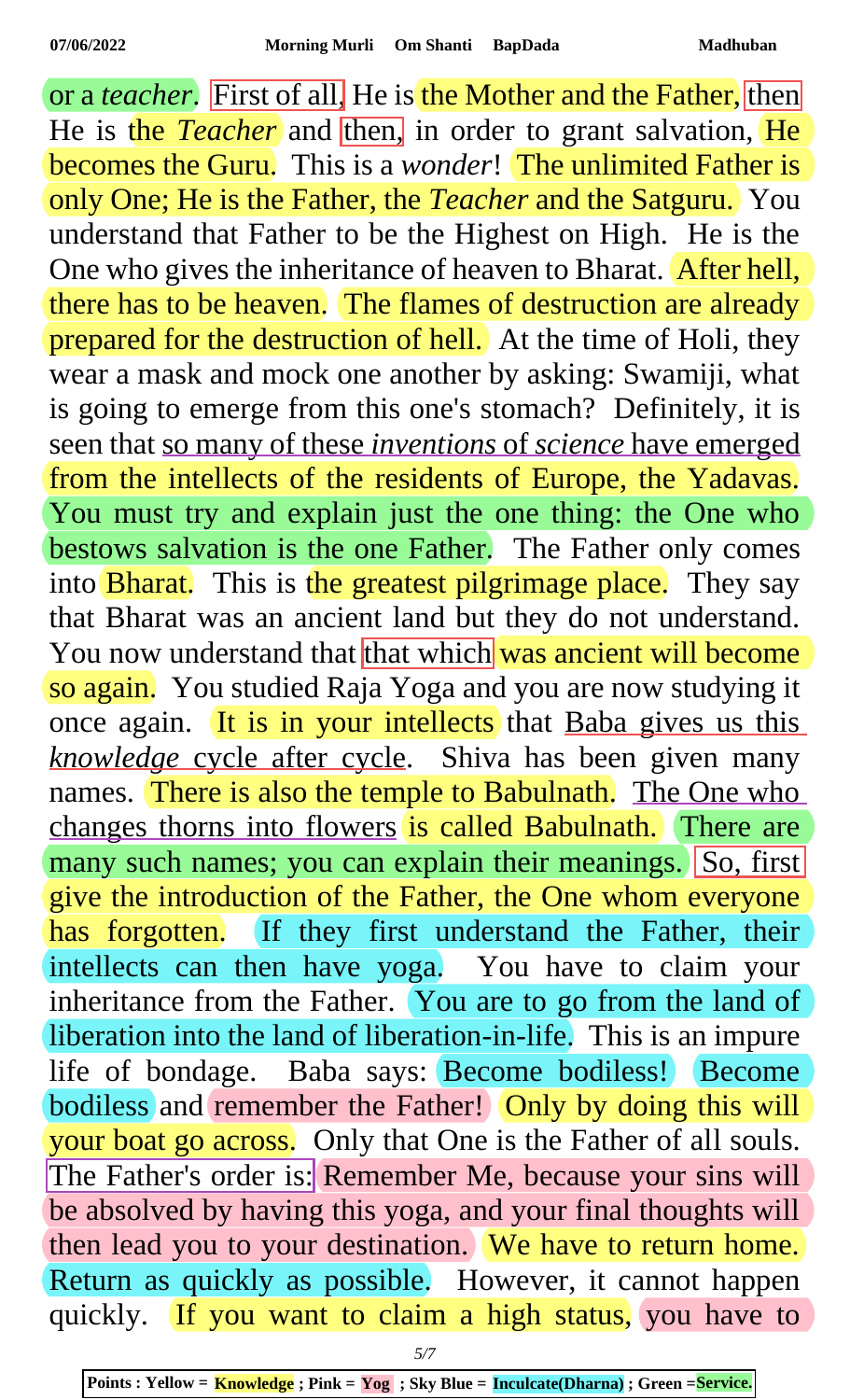remember Baba. We are children of the one Father. The Father now says: Manmanabhav! Krishna does not say this. Where is Krishna? It is the Father, the Supreme Father, the Supreme Soul, who carries out establishment through Prajapita Brahma. So, surely, He has to come here. This is the corporeal impure world, whereas that is the pure world. There cannot be any pure beings in the impure world. In the picture of the tree, Brahma is shown standing at the top and he is also shown down below doing tapasaya. His *features* are seen in the subtle region. This one becomes an angel. At the moment, Shri Krishna is ugly. Nothing else will be understood until you explain the first thing. It is this that requires effort. Maya very quickly makes you forget to have remembrance of the Father. Some write with faith: We will definitely claim the status of Narayan, but they still forget. Maya is very powerful. No matter how many storms Maya brings, you must not shake. That is the final *stage*. Maya will fight with you very powerfully. She will make those who are like goats fall instantly. You must not be afraid. Ayurvedic doctors say that the sickness erupts before it finishes. Many storms of Maya will come. When you become very firm, the *pressure* from Maya will be reduced. She will understand that you will not shake. Baba alone comes and changes you from those with stone intellects into those with divine intellects. This is very entertaining *knowledge*. The ancient Raja Yoga of Bharat is remembered. Only you understand this. Achcha.

To the sweetest, beloved, long-lost and now-found children, love remembrance and *good morning* from the Mother, the Father, BapDada. The spiritual Father says namaste to the spiritual children.